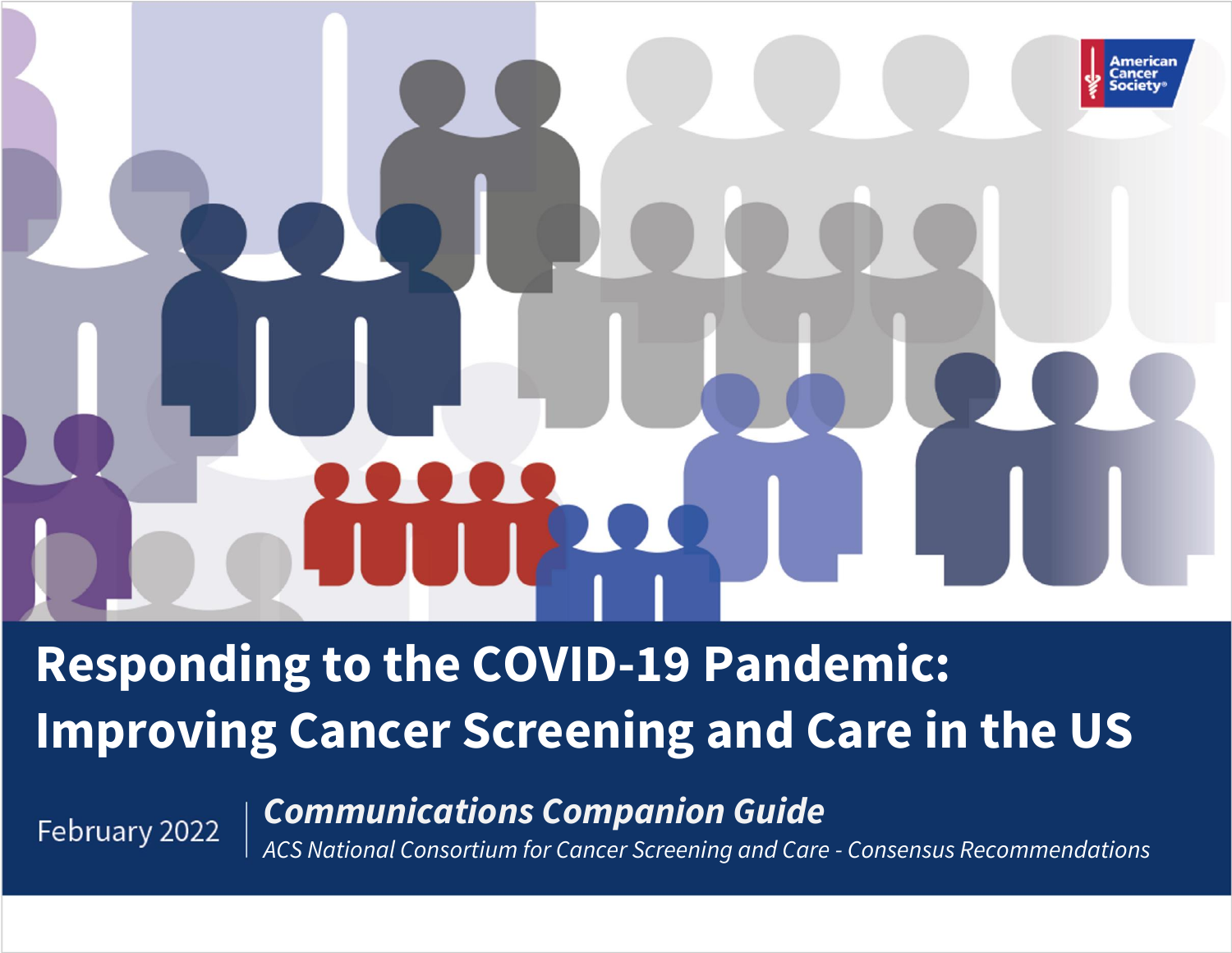# **Communications Companion Guide CONTENTS**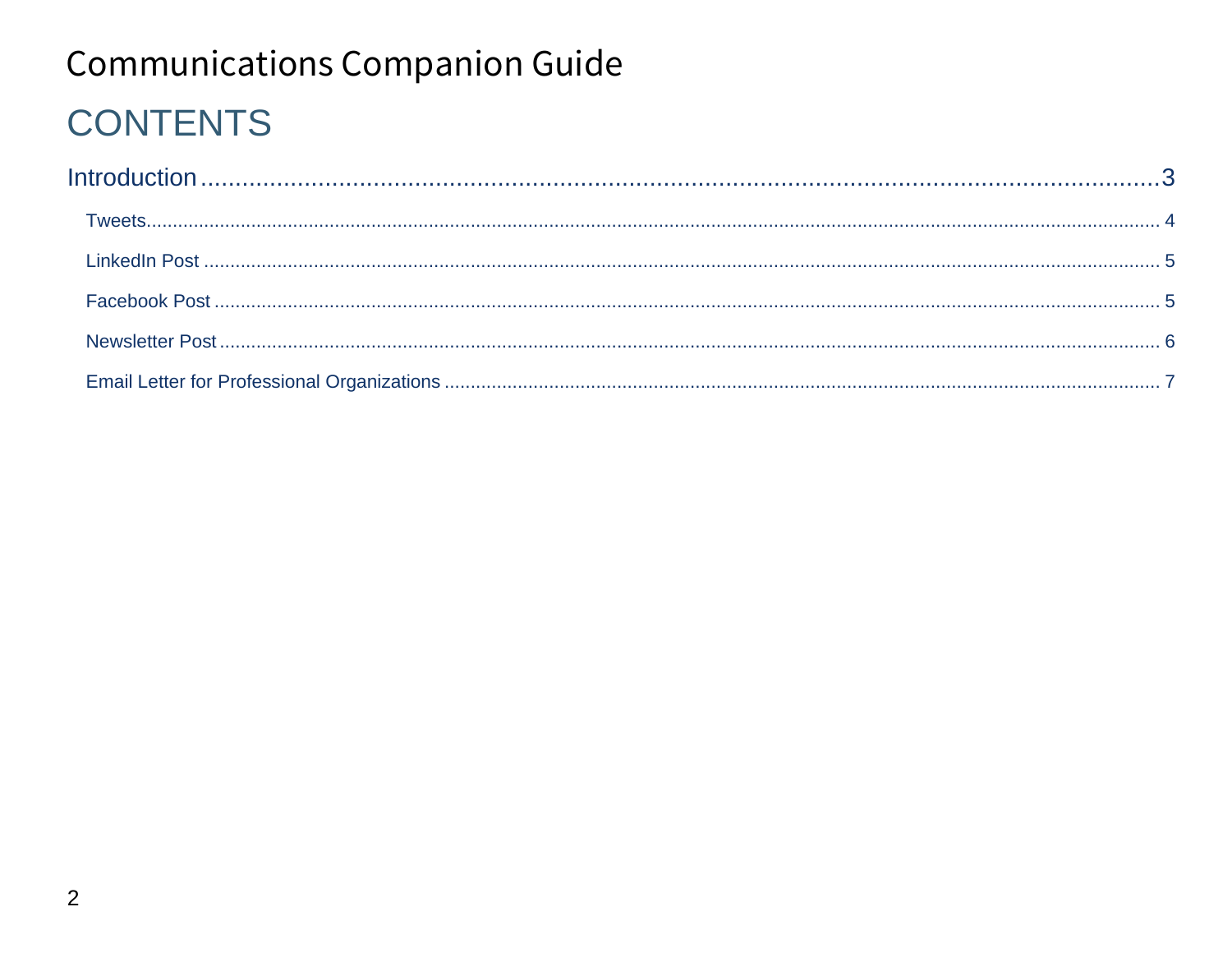# <span id="page-2-0"></span>Communications Companion Guide **Introduction**

The American Cancer Society National Consortium for Cancer Screening and Care (ACS National Consortium) is dedicated to establishing a collective response to the COVID-19 pandemic in relation to its detrimental impact on our progress in cancer screening and care in the US. Throughout 2021, the ACS National Consortium developed consensus recommendations that inform a national response and improvement plan for cancer screening and care. The recommendations aim to not only accelerate our recovery from the pandemic, but also to build resilience and improve the nation's ability to provide quality cancer screening and care for all.

This document contains sample digital media assets to aid in promoting the release of the ACS National Consortium's consensus recommendations report, *Responding to the COVID-19 Pandemic: Improving Cancer Screening and Care in the US.* We hope that these materials help in expanding the reach of this report across multiple media platforms and further helps drive engagement and action among your base of supporters.

This document includes posts for Twitter, LinkedIn, and Facebook as well as copy to use in newsletters and emails.

### Five Quick Tips for Sharing

- 1. Feel free to customize the sample messages to share on social media and in messages to your constituents.
- 2. Place an article in your company/organization newsletter.
- 3. Use *#ACSNationalConsortium* or *#GetScreened* to tag your social post.
- 4. Send people to the ACS National [Consortium website](https://consortium.acs4ccc.org/) to learn more.
- 5. Follow [@AmericanCancer](https://twitter.com/AmericanCancer) an[d @AmerCancerCEO](https://twitter.com/AmerCancerCEO/) on Twitter and [@AmericanCancerSociety](https://www.facebook.com/AmericanCancerSociety) on Facebook and share their content.

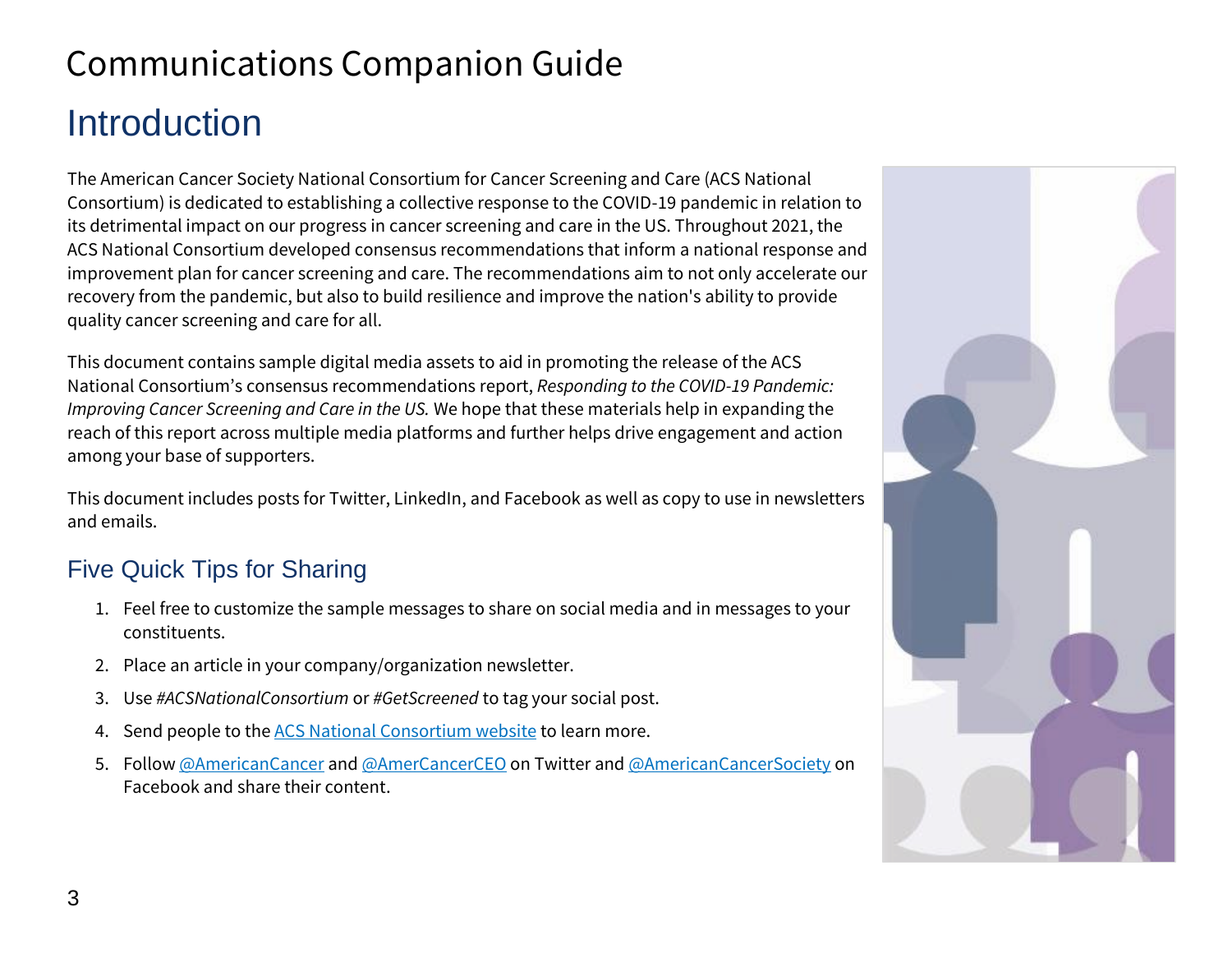### <span id="page-3-0"></span>Tweets

- Over 1/3 of Americans missed routine cancer screenings due to COVID-19. Read the #ACSNationalConsortium consensus recommendations to improve cancer screening and care. #GetScreened https://bit.ly/3gErokW
- The COVID-19 pandemic threatens our progress in the fight against cancer. Read the #ACSNationalConsortium consensus recommendations on how to accelerate our recovery and improve cancer screening and care. #GetScreened https://bit.ly/3gErokW
- Learn how the cancer fighting community can come through the COVID-19 pandemic stronger, more resilient, and better prepared to save more lives from cancer. Read the #ACSNationalConsortium Consensus Recommendations Report here: https://bit.ly/3gErokW
- How can we minimize negative effects on cancer services that emerged during the COVID-19 pandemic? Read the #ACSNationalConsortium consensus recommendations to improve cancer screening and care in the US. https://bit.ly/3gErokW
- #ACSNationalConsortium Now is the time to work together to leverage collective actions to improve cancer screening and care services across the nation. Read the just released consortium consensus recommendations! #GetScreened https://bit.ly/3gErokW
- The goal of the #ACSNationalConsortium for Cancer Screening and Care is to establish a collective national response to the COVID-19 pandemic's detrimental impact on cancer screening and care. Read the just released consensus recommendations! #GetScreened https://bit.ly/3gErokW

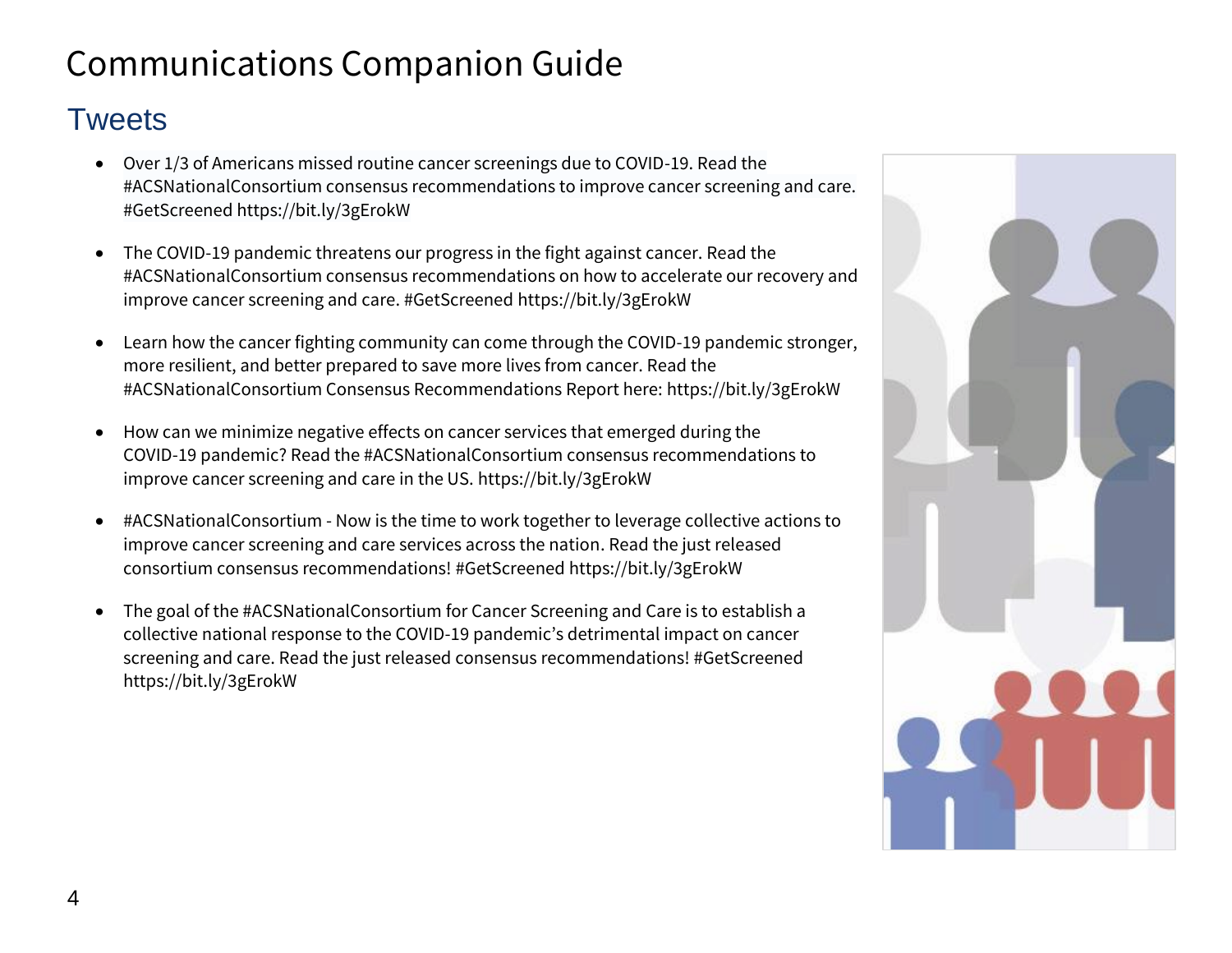# <span id="page-4-0"></span>LinkedIn Post

The ACS National Consortium is a partnership of diverse, multisector members and organizations, focused on helping clinicians, health systems, and public health partners to not only accelerate our recovery from the pandemic, but also to build resilience and improve the nation's ability to provide quality cancer screening and care for all. Check out the ACS National Consortium's Consensus Recommendations Report, *Responding to the COVID-19 Pandemic: Improving Cancer Screening and Care in the US,* and companion materials at the #ACSNationalConsortium website. https://bit.ly/3gErokW

### <span id="page-4-1"></span>Facebook Post

The COVID-19 pandemic negatively impacted cancer screening and care activities by disrupting healthcare services and further exacerbating disparities for those communities that historically face health inequities. In 2021, the ACS National Consortium developed a new Consensus Recommendations Report, which aims to not only accelerate our recovery from the pandemic, but to also build resilience and improve the nation's ability to provide quality cancer screening and care for all. Companion materials are also available. https://bit.ly/3gErokW

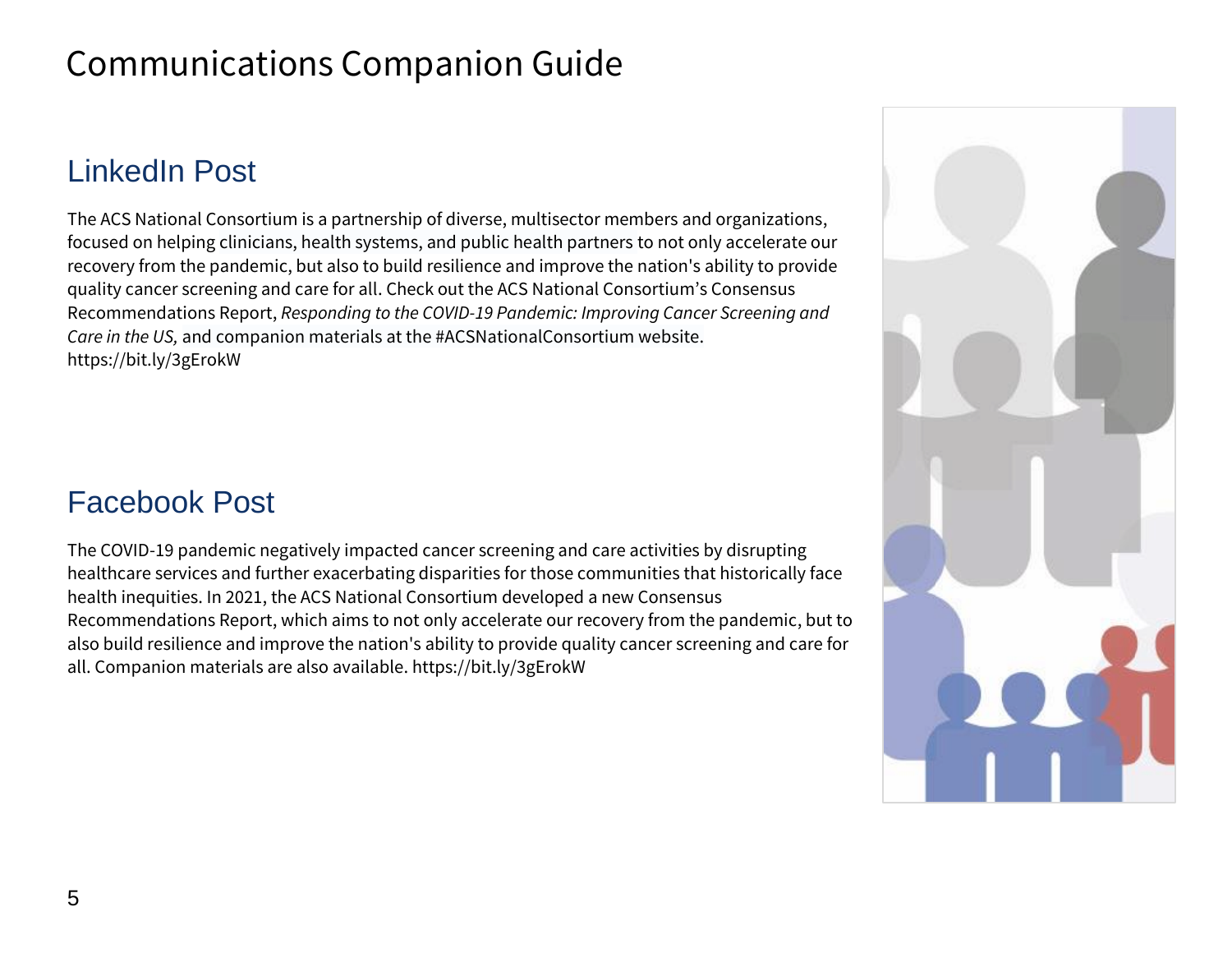# <span id="page-5-0"></span>Newsletter Post

*ACS National Consortium Publishes New Consensus Recommendations for Improving Cancer Screening and Care in the US*

On February 16, the American Cancer Society National Consortium for Cancer Screening and Care (ACS National Consortium) released a set of consensus recommendations in a new report *[Responding to the COVID-19 Pandemic: Improving Cancer Screening and Care in the US](https://bit.ly/3gErokW)*. [Companion](https://consortium.acs4ccc.org/mobilize/)  [materials](https://consortium.acs4ccc.org/mobilize/) are also available.

The ACS National Consortium launched in March 2021 with the aim to quicken the nation's collective response to the COVID-19 pandemic's detrimental impact on cancer screening and care. The group represents a diverse, multi-sector coalition of [28 organizational members](https://consortium.acs4ccc.org/about-the-consortium-members/) including government agencies, leading cancer advocacy organizations, professional societies, research institutions, national roundtables, leading health organizations, and other relevant industry leaders and partners.

To develop the recommendations, the ACS National Consortium hosted public forums, informational webcasts, and member summits, and identified key opportunities where partners can catalyze change by accelerating, strengthening, and mobilizing around sensible, but bold, cancer screening and care activities. The report is geared towards clinicians, health systems, public health partners, and advocacy organizations.

More information can be found here at consortium.acs4ccc.org.

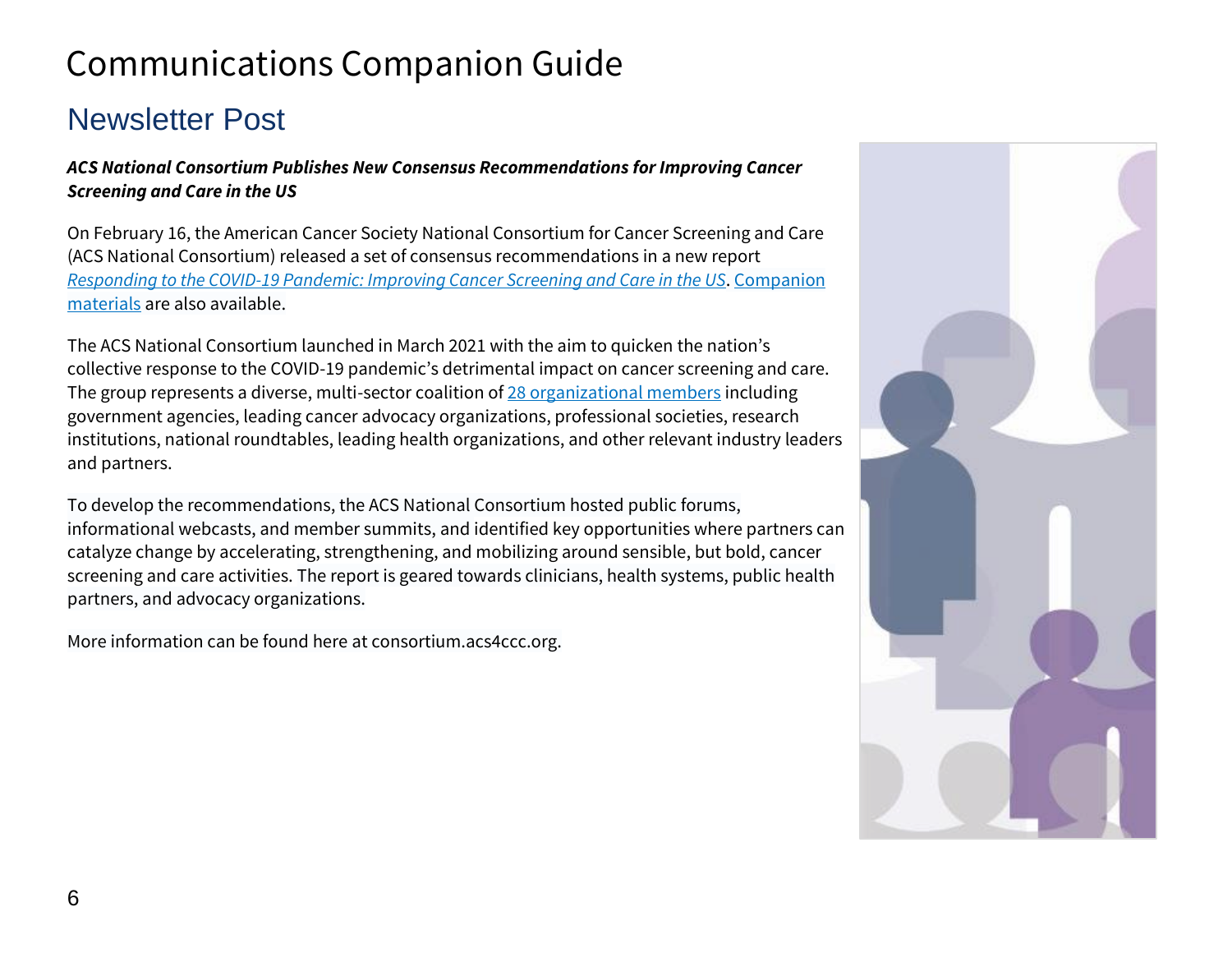# <span id="page-6-0"></span>Email Letter for Professional Organizations

### Dear [Colleagues],

We are pleased to share that the [ACS National Consortium](https://consortium.acs4ccc.org/) for Cancer Screening and Care has just published a new report aimed at minimizing the negative effects emerging from the COVID-19 pandemic and moving us forward in improving cancer screening and care in the United States.

The report*, [Responding to the COVID-19 Pandemic: Improving Cancer Screening and Care in the US](https://bit.ly/3gErokW)*, provides consensus recommendations for clinicians, health systems, public health partners, advocacy organizations, and others who want to work together to leverage collective actions to improve cancer screening and care services across the nation. The report includes a variety of recommendations, priorities, and implementation strategies to accelerate responses to longstanding and emerging barriers and strengthen the preparedness, infrastructure, and partnerships that can help to minimize disruptions and address inequities.

The nine recommendations in the report are listed below.

### **Accelerate**

- National Partnerships: Accelerate the collective action of partnerships, coalitions, and roundtables to influence the adoption of evidence-based cancer screening interventions and policies.
- Coordinated Messaging: Accelerate a coordinated, innovative campaign to promote cancer screening as a public health priority.
- Proven Programs: Accelerate screening efforts by supporting and expanding proven programs that effectively reach communities that are underrepresented and underserved.
- Quality Measures: Accelerate the adoption of improved quality measures, accountability measures, and institutional goal-setting that prioritize equitable outcomes.
- Pandemic-Related Innovations: Accelerate innovations and interventions that better expand equitable access to cancer screening and care.

### **Strengthen**

- Public Trust: Strengthen the trust in public health and healthcare systems by using a forwardlooking, whole-person approach.
- Comprehensive Preparedness Plans: Strengthen health system and community preparedness plans for health disruptions by including cancer and other chronic disease care in the plans.